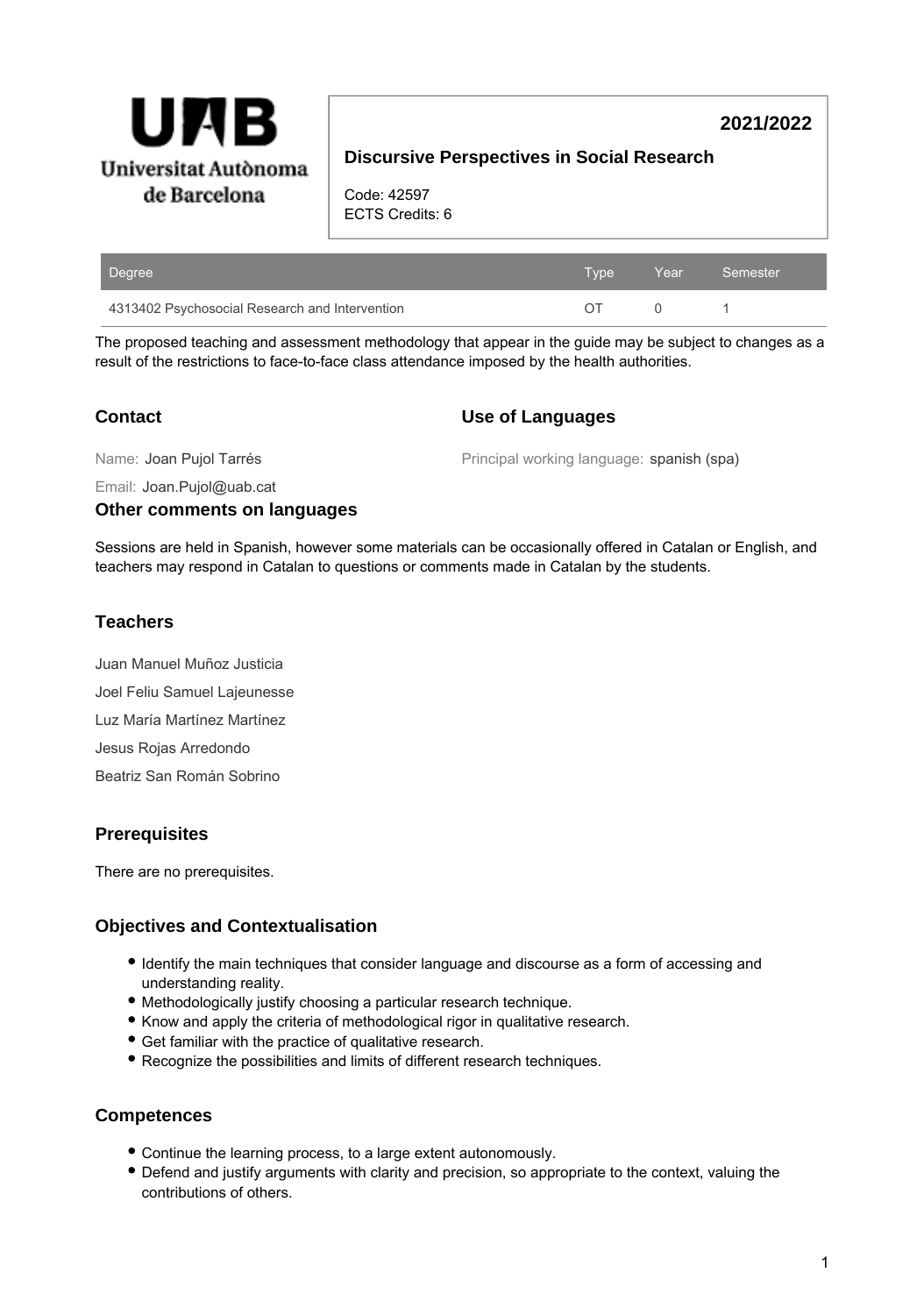- Establish operational objectives substantiated theoretically and socially relevant to take into account the complexity of the psychosocial reality.
- Selecting and applying necessary for collection, analysis and presentation of empirical material qualitative techniques.
- Solve problems in new or little-known situations within broader (or multidisciplinary) contexts related to the field of study.
- Theoretically guide the definition of objectives, design and analysis in understanding the psychosocial phenomena.

## **Learning Outcomes**

- 1. Continue the learning process, to a large extent autonomously.
- 2. Defend and justify arguments with clarity and precision, so appropriate to the context, valuing the contributions of others.
- 3. Describe the discursive and narrative perspectives and their importance for the study of a particular research problem
- 4. Perform a viable plan research from a research question and objectives set
- 5. Solve problems in new or little-known situations within broader (or multidisciplinary) contexts related to the field of study.
- 6. Specify and evaluate the operational objectives of a research plan from the discursive perspective, according to a research question

#### **Content**

- Criteria for the evaluation of qualitative methods
- Thematic analysis
- Obtaining qualitative data through interviews
- Collecting Life Stories
- Narrative Organization of discourse
- Dérive in Social Investigation
- Ethnographic writing
- Credibility in Qualitative Research

#### **Methodology**

Teaching methodology

Directed Activities:

- Presentation of contents
- Presentation and analysis of theoretical readings
- Group Discussions
- Presentation of research exercises
- Elaboration of contents according to research interests

#### Supervised Activities:

- Tutorials about the definition of the research topic and the empirical procedures
- Activities in the virtual campus of:
	- Search for additional bibliographic material
	- Exemplification of topics in different types of research
	- Discussion and articulation of different methodological perspectives

#### Autonomous Learning Activities

- Collection and systematization of bibliographic material
- Analysis and reflection on readings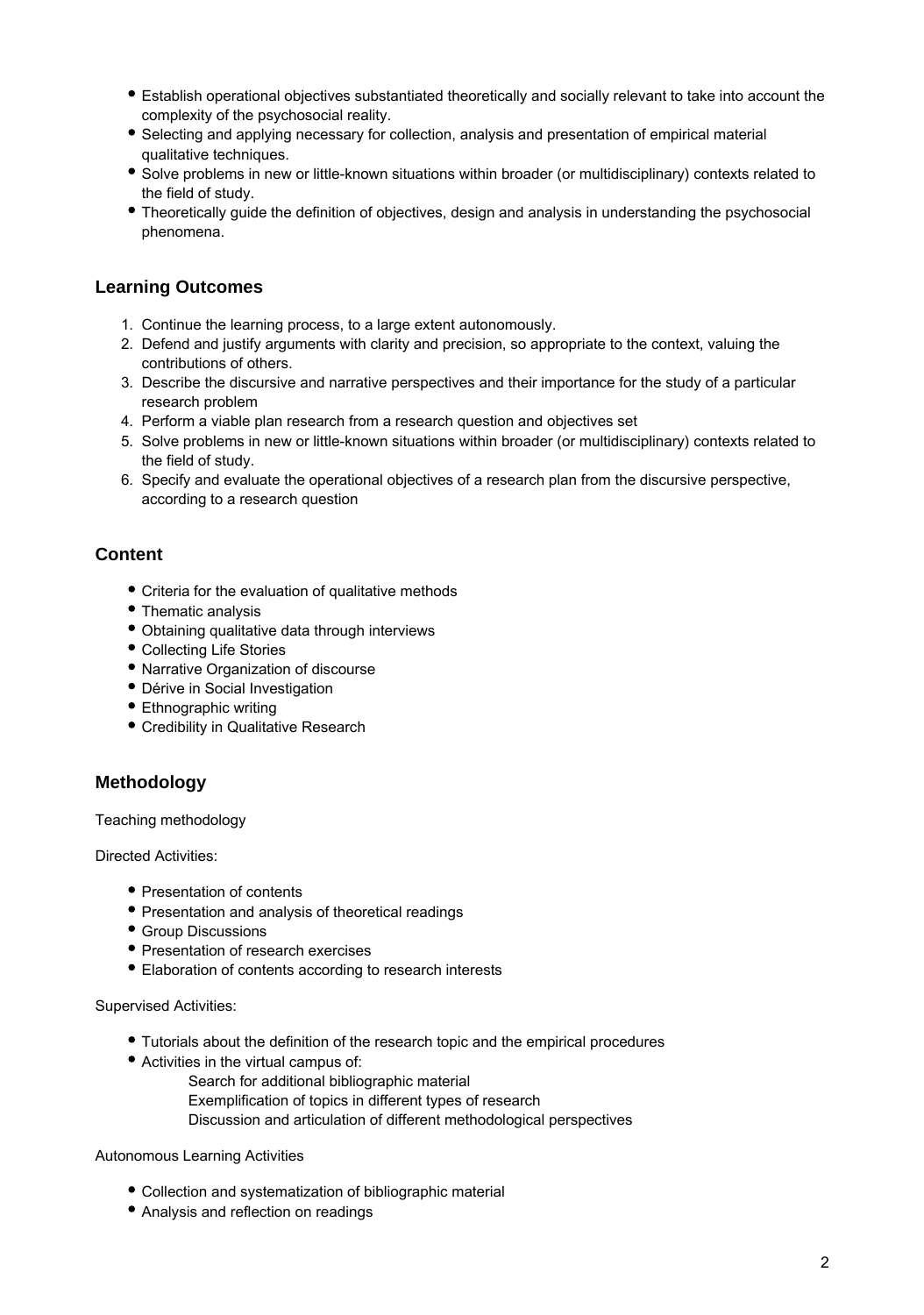- Theoretical and methodological integration
- Development of a research proposal

Annotation: Within the schedule set by the centre or degree programme, 15 minutes of one class will be reserved for students to evaluate their lecturers and their courses or modules through questionnaires.

## **Activities**

| <b>Title</b>                   | <b>Hours</b> | <b>ECTS</b> | <b>Learning Outcomes</b> |
|--------------------------------|--------------|-------------|--------------------------|
| Type: Directed                 |              |             |                          |
| Lectures and Group Discussions | 30           | 1.2         | 2, 3, 5, 1               |
| Oral presentations             | 20           | 0.8         | 2, 3, 5, 1               |
| Type: Supervised               |              |             |                          |
| <b>Virtual Debates</b>         | 12           | 0.48        | 2, 3, 5, 1               |
| Type: Autonomous               |              |             |                          |
| Develop a Research Project     | 80           | 3.2         | 4, 6, 1                  |

### **Assessment**

Learning Outcomes:

- EV1. Research project. Submission of a research project with a solid methodological and technical justification of discursive methods.
- EV2. Oral presentation. Group presentation of the application of a discursive technique, valuing its advantages, disadvantages and conditions of application.
- EV3. Learning report of the module for the TFM. Report on the application of the module to the TFM process, corrected by the tutor of the student and following the guidelines of the person who coordinates the module.
- EV4. Contributions to the Virtual Campus. Evaluation of the content and the form of contributions to the virtual campus.

Qualification:

- Module passed: The module will be considered passed if the student obtains an average score higher than 5 in all the evaluation tests.
- Enlisted: The student who has presented pieces of evidence with a weight equal to or greater than 40% of the total of the module will be considered to be enlisted.
- Not enlisted: It will be considered not enlisted if, although the student has submitted several learning outcomes, the total weight in relation to the module as a whole is less than 40%.
- Reevaluation: There is no reevaluation.

Evaluation guidelines of the Psychology Faculty: http://www.uab.cat/doc/DOC\_avaluaciotitulacions1819

#### **Assessment Activities**

| Title <sup>'</sup>     | Weighting | <b>Hours</b> |      | ECTS Learning Outcomes |
|------------------------|-----------|--------------|------|------------------------|
| EV1. Research project  | 50%       |              |      | 2, 3, 4, 6, 1          |
| EV2. Oral presentation | 20%       |              | 0.16 | 2, 3, 6, 5, 1          |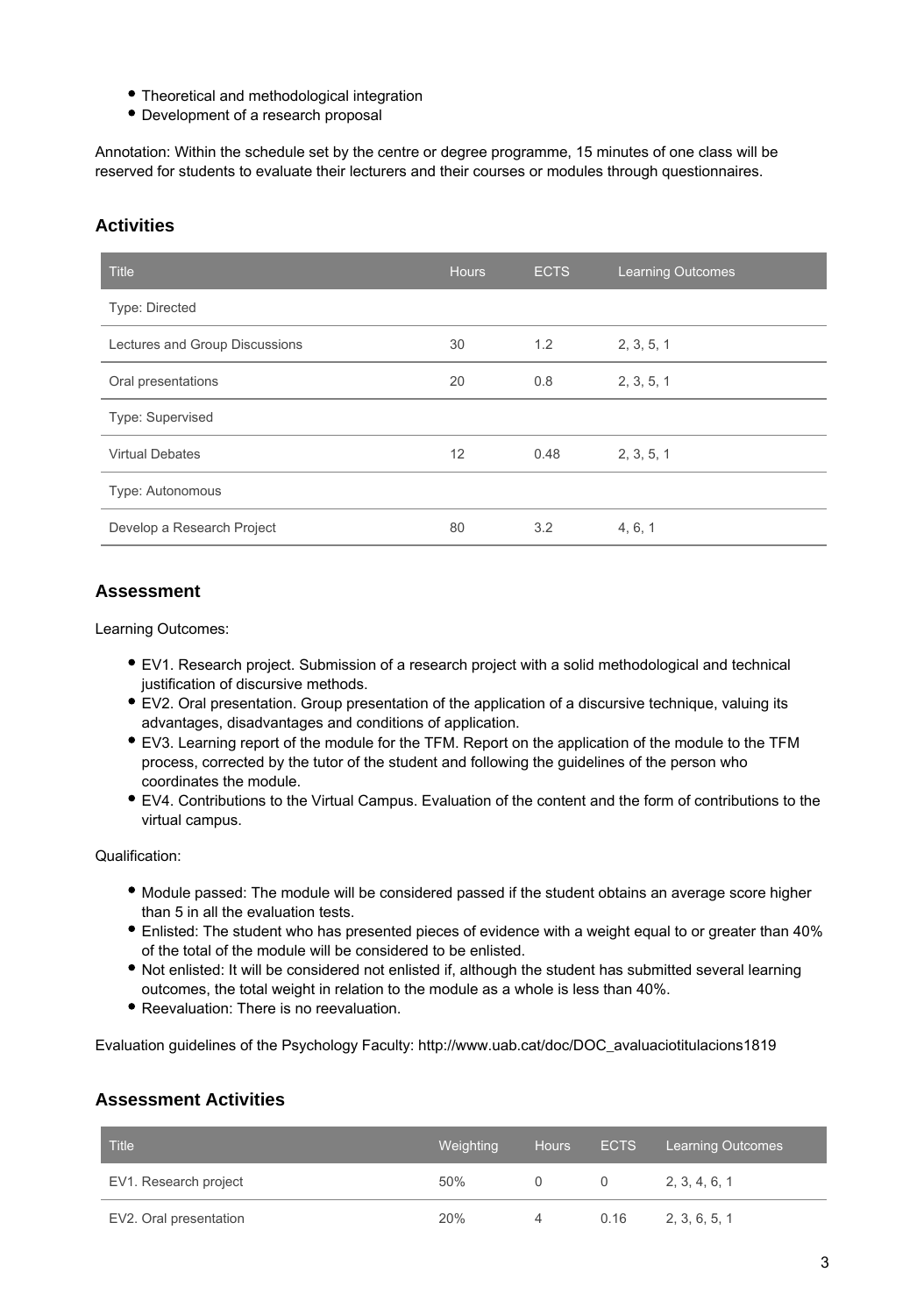| EV3. Learning module report for the TFM | 20% |      | 4.6.5.1 |
|-----------------------------------------|-----|------|---------|
| EV4. Contribution to the Virtual Campus | 10% | 0.16 | 2, 3, 1 |

# **Bibliography**

Agar, M. (1996). The professional stranger: An informal introduction to ethnography (2nd ed). Academic Press. Ardèvol, E., Bertrán, M., Callén, B., & Pérez, C. (2003). Etnografía virtualizada: La observación participante y la entrevista semiestructurada en línea. Athenea Digital. Revista de Pensamiento e Investigación Social, 3. <http://www.redalyc.org/resumen.oa?id=53700305>

Arias Valencia, M. M., & Giraldo Mora, C. V. (2011). El rigor científico en la investigación cualitativa. Investigación y Educación en Enfermería, 29(3). <http://www.redalyc.org/articulo.oa?id=105222406020>

Attride-Stirling, J. (2001). Thematic networks: An analytic tool for qualitative research. Qualitative Research, 1 (3), 385-405. <https://doi.org/10.1177/146879410100100307>

Becker, H. S., & Richards, P. (2011). Manual de escritura para científicos sociales: Cómo empezar y terminar una tesis, un libro o un artículo. Siglo Veintiuno Editores Argentina.

Biglia, B., & Bonet-Martí, J. (2009). La construcción de narrativas como método de investigación psico- social. Prácticas de escritura compartida. Forum Qualitative Sozialforschung / Forum: Qualitative Social Research, 10 (1).<http://www.qualitative-research.net/index.php/fqs/article/view/1225>

Boyatzis, R. E. (1998). Transforming Qualitative Information: Thematic Analysis and Code Development. Sage Publications.

Bradford, N. J., Rider, G. N., Catalpa, J. M., Morrow, Q. J., Berg, D. R., Spencer, K. G., & McGuire, J. K. (2019). Creating gender: A thematic analysis of gendergueer narratives. International Journal of Transgenderism, 20(2-3), 155-168. <https://doi.org/10.1080/15532739.2018.1474516>

Braun, V., & Clarke, V. (2006). Using thematic analysis in psychology. Qualitative Research in Psychology, 3 (2), 77-101.<https://doi.org/10.1191/1478088706qp063oa>

Calderón, C. (2002). Criterios de calidad en la Investigación Cualitativa en Salud (ICS): Apuntes para un debate necesario. Revista Española de Salud Pública, 76(5), 473-482.

Capella, C. (2013). Una propuesta para el estudio de la identidad con aportes del análisis narrativo. Psicoperspectivas, 13(2), 117-128.

Cardona, I. P., Arredondo, J. R., & Elias, P. V. i. (2012). La deriva: Una técnica de investigación psicosocial acorde con la ciudad contemporánea. Boletín de Antropología Universidad de Antioquia, 27(44), 144-163. Coffey, A., & Atkinson, P. (2005). Encontrar El Sentido a Los Datos Cualitativos: Estrategias Complementarias De Investigación. Universidad de Alicante.

Denzin, N. K. (2002). Social Work in the Seventh Moment. Qualitative Social Work, 1(1), 25-38. <https://doi.org/10.1177/147332500200100102>

Echeverría, G., & Martín Maturana, J. (2015). Análisis crítico del discurso de políticas públicas en diversidad sexual en Chile. Universitas Psychologica, 14(4), 1485-1498.<https://doi.org/10.11144/Javeriana.up14-4.acdp> El Hussein, M., Jakubec, S., & Osuji, J. (2015). Assessing the FACTS: A Mnemonic for Teaching and Learning the Rapid Assessment of Rigor in Qualitative Research Studies. The Qualitative Report, 20(8), 1182-1184. Emerson, R. M., Fretz, R. I., & Shaw, L. L. (1995). Writing Ethnographic Fieldnotes. The University of Chicago Press.

Fairclough, N. (2012). Critical discourse analysis. 36.

Fardella Cisternas, C., Sisto Campos, V., & Jiménez Vargas, F. (2016). Nosotros los académicos. Narrativas identitarias y autodefinición en la universidad actual. Universitas Psychologica, 14(5), 1625. <https://doi.org/10.11144/Javeriana.upsy14-5.nani>

Frank, A. W. (2012). Practicing dialogical narrative analysis. En Varieties of narrative analysis (pp. 33-52). SAGE Publications, Inc. <https://doi.org/10.4135/9781506335117.n3>

Gandarias Goikoetxea, I. (2014). Tensiones y distensiones en torno a las relaciones de poder en investigaciones feministas con Producciones Narrativas. Quaderns de Psicologia, 16(1), 127-140. <https://doi.org/10.5565/rev/qpsicologia.1210>

García Fernández, N., & Montenegro Martínez, M. (2014). Re/pensar las Producciones Narrativas como propuesta metodológica feminista: Experiencias de investigación en torno al amor romántico. Athenea Digital. Revista de pensamiento e investigación social, 14(4), 63-88. <https://doi.org/10.5565/rev/athenea.1361> Gaytán, M. S. (2008). From Sombreros to Sincronizadas: Authenticity, Ethnicity, and the Mexican Restaurant Industry. Journal of Contemporary Ethnography, 37(3), 314-341.<https://doi.org/10.1177/0891241607309621>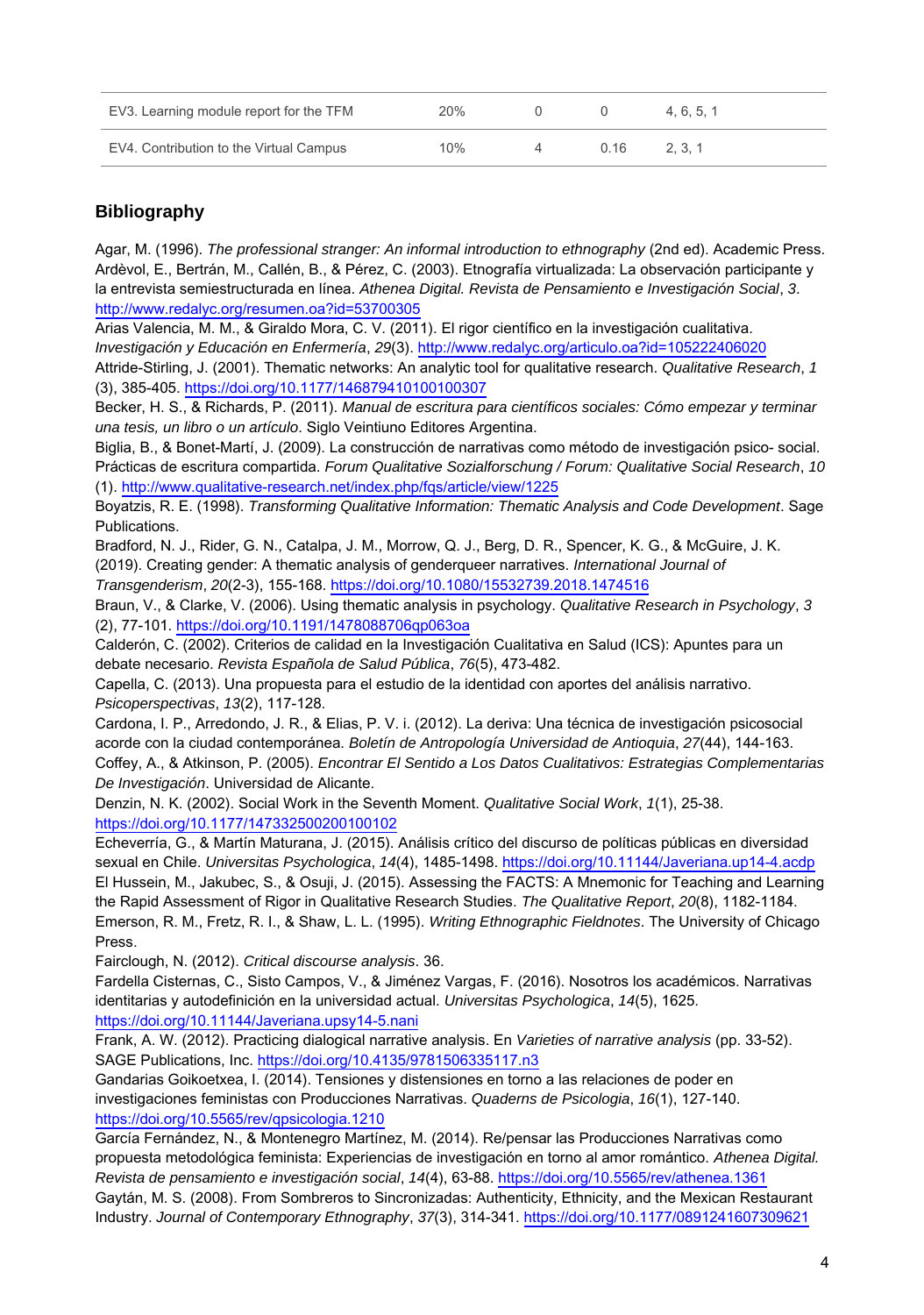Goodall, H. L. (2000). Writing the New Ethnography. Altamira Press.

Grau Rebollo, J., Escribano Castaño, P., Valenzuela-Garcia, H., & Lubbers, M. J. (2019). Charities as symbolic families: Ethnographic evidence from Spain. Journal of Organizational Ethnography, 8(1), 25-41. <https://doi.org/10.1108/JOE-03-2018-0012>

Hidalgo Tenorio, E. (2011). Critical Discourse Analysis, An overview. Nordic Journal of English Studies, 10(1), 183. <https://doi.org/10.35360/njes.247>

Holstein, J. A., & Gubrium, J. F. (2012). Varieties of Narrative Analysis. SAGE Publications. <http://srmo.sagepub.com/view/varieties-of-narrative-analysis/SAGE.xml>

Kaufman, P. (2013). Scribo Ergo Cogito: Reflexivity through Writing. Teaching Sociology, 41(1), 70-81. Kaufmann, J.-C., & Singly, F. de. (2011). L'entretien compréhensif. Colin.

King, N. (2004). Using Templates in the Thematic Analysis of Text. En C. Cassell (Ed.), Essential guide to qualitative methods in organizational research (pp. 256-270). SAGE Publications.

Levitt, H. M. (2019). Reporting qualitative research in psychology: How to meet APA style journal article reporting standards. American Psychological Association.<https://doi.org/10.1037/0000121-000>

Levitt, H. M., Motulsky, S. L., Wertz, F. J., Morrow, S. L., & Ponterotto, J. G. (2017). Recommendations for designing and reviewing qualitative research in psychology: Promoting methodological integrity. Qualitative Psychology, 4(1), 2-22. <https://doi.org/10.1037/qup0000082>

Lewis, J. A. (2009). Redefining Qualitative Methods: Believability in the Fifth Moment. International Journal of Qualitative Methods, 8(2), 1-14.

Locke, D. (1997). La ciencia como escritura (A. Méndez Rubio, Trad.). Cátedra.

Martínez-Guzmán, A., & Montenegro, M. (2010). Narrativas en torno al Trastorno de Identidad Sexual. De la multiplicidad transgénero a la producción de trans-conocimientos. Prisma Social, 4, 1-44.

Martín-i-Gómez, A., & Pujol Tarrés, J. (2013). Desglosando la transformación epistemológica: Una exploración en narrativas constitutivas de disidencia social. Athenea Digital. Revista de pensamiento e investigación social , 13(2), 103-120. <https://doi.org/10.5565/rev/athenead/v13n2.1028>

McLellan, E., MacQueen, K. M., & Neidig, J. L. (2003). Beyond the Qualitative Interview: Data Preparation and Transcription. Field Methods, 15(1), 63-84.<https://doi.org/10.1177/1525822X02239573>

Mendia Azkue, I., Luxán, M., Legarreta, M., Guzmán, G., Zirion, I., & Azpiazu Carballo, J. (Eds.). (2015). Otras formas de (re) conocer. Reflexiones, herramientas y aplicaciones desde la investigación feminista. Hegoa. <http://publicaciones.hegoa.ehu.es/publications/329>

Moen, T. (2008). Reflections on the Narrative Research Approach. International Journal of Qualitative Methods , 5(4), 56-69.

Noreña, A. L., Alcaraz-Moreno, N., Rojas, J. G., & Rebolledo-Malpica, D. (2012). Aplicabilidad de los criterios de rigor y éticos en la investigación cualitativa. Aquichán, 12(3), 263-274.

http://www.scielo.org.co/pdf/aqui/v12n3/v12n3a06.pdf.

Ochoa, M. P., Navarro, P. R., & Navarro, S. R. (2015). ¿Cómo diagnosticar a un niño? Diagnóstico del Trastorno de Déficit Atencional con Hiperactividad desde una perspectiva discursiva crítica. Athenea Digital. Revista de pensamiento e investigación social, 15(1), 91-110. <https://doi.org/10.5565/rev/athenea.1304>

Olmos Alcaraz, A. (2015). Análisis crítico de discurso y etnografía: Una propuesta metodológica para el estudio de la alteridad con poblaciones migrantes. Empiria. Revista de metodología de ciencias sociales, 32, 103-128. <https://doi.org/10.5944/empiria.32.2015.15311>

Onwuegbuzie, A. J., Leech, N. L., & Collins, K. M. T. (2010). Innovative Data Collection Strategies in Qualitative Research. Qualitative Report, 15(3), 696-726.

Ozonas, L., & Perez, A. (2004). La entrevista semiestructurada. Notas sobre una práctica metodológica desde una perspectiva de género. La Aljaba, 9(05), 198-203.

Rennels, T. R., & Purnell, D. F. (2017). Accomplishing Place in Public Space: Autoethnographic Accounts of Homelessness. Journal of Contemporary Ethnography, 46(4), 490-513.

<https://doi.org/10.1177/0891241615619990>

Reynoso, C. (1991). El surgimiento de la antropología posmoderna. Gedisa.

Saldaña, J. (2009). The coding manual. SAGE.

Schöngut Grollmus, N., & Pujol Tarrés, J. (2015). Stories about Methodology: Diffracting Narrative Research Experiences. Forum Qualitative Sozialforschung / Forum: Qualitative Social Research, 16(2). <http://www.qualitative-research.net/index.php/fqs/article/view/2207>

Silvia, P. J. (2007). How to write a lot: A practical guide to productive academic writing (1st ed). American Psychological Association.

Taylor, C., & Gibbs, Graham R. (2010). Online QDA - Preparing data. Online QDA. [http://onlineqda.hud.ac.uk/Intro\\_QDA/preparing\\_data.php](http://onlineqda.hud.ac.uk/Intro_QDA/preparing_data.php)